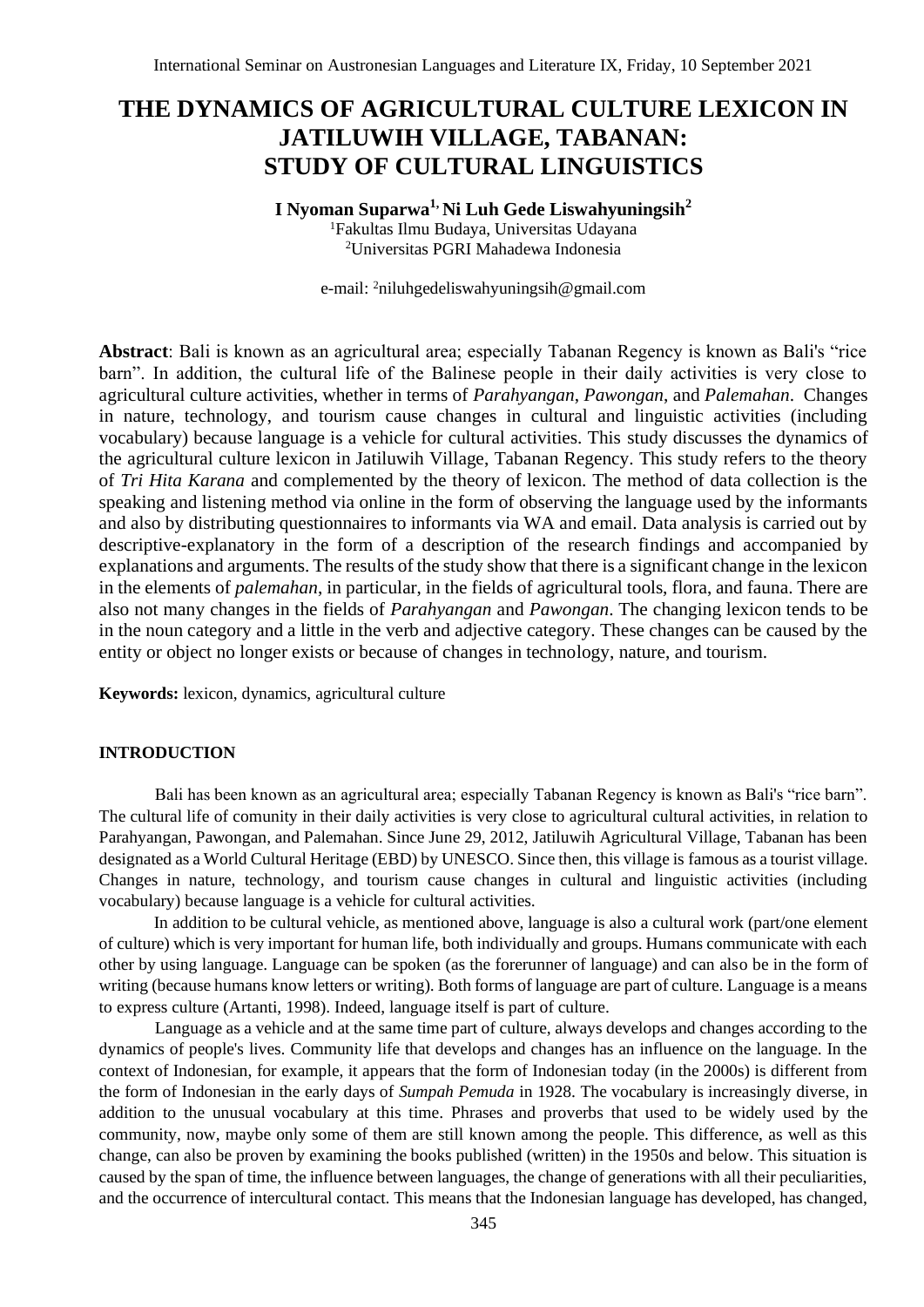has also been influenced by many languages. This also implies that the Indonesian language derived from the Malay language has undergone changes due to interactions with regional languages and world languages or their environment (Musaba, 2011).

Based on this background, it is interesting to study "How is the development (dynamics) of Balinese language (especially vocabulary) in the aspect of agricultural cultural activities in Jatiluwih Tabanan due to the development of Balinese society and culture?".

## **THEORETICAL FRAMEWORK**

The theoretical framework is the theory of language development/change (Comparative Historical Linguistics) (Bynon, 1977:24) which states that language as a result of human culture has its own development history. When traced, it can be seen the processes and factors that cause these developments, changes, and differences. These developments, changes, and differences are natural in the dimensions of place and time. The language inherits the rules of old language (retention) and will be different due to changes in the rules (innovation) that occurred later. Innovations that occur can be (a) removing old elements, (b) adding new elements, and (c) replacing old elements with new elements.

Individually or in groups, each community interacts with the wider environment. This is felt when it is associated with the advances of communication and information technology that are happening at this time. If a society does not take advantage on the progress of communication and information media, it will be left behind; it will even be able to hinder the development acceleration. The fact shows that not all members of society enjoy the communication and information media adequately. This is certainly related to their educational background and their inability to adapt to the communication and information media. Therefore, it is an obligation for every society member trying to keep up with the development of science and technology, at least according to their needs. It can be seen that there are movements and dynamics of people's lives which then provide input or influence on their language existence. The language form and development cannot run alone, but must be related to those around it, even to the wider world. On the other hand, language is also very dependent on the context (Pringgawidagda, 2007). The context can be related to place, those involved in language activities, time, and other contexts.

One of language contexts is agricultural activities in Bali, especially farmers in Jatiluwih Village, Tabanan. The context of agricultural activity is one form of cultural activity in Bali. For this reason, in disclosing cultural values, the dynamics theory above is complemented by the views of *Tri Hita Karana* (Dwaja, and Mudana, 2015: 273) which says that *Tri Hita Karana* is a very strong Balinese life philosophy. The word *Tri Hita Karana* comes from Sanskrit, the word *Tri* means three, *Hita* means prosperous or happy and *Karana* means cause. *Tri Hita Karana* means three harmonious relationships that lead to happiness for mankind. To be able to achieve the intended happiness, we as human beings need to seek a harmonious relationship (mutual benefit) with the three things mentioned above. Because through a harmonious relationship with the three things mentioned above, happiness will be created in every human's life. Therefore, it can be said that a harmonious relationship with the three things mentioned above is something that must be woven in every human's life. If it is not, people will be further away from the aspired goal or will find misery. *Tri Hita Karana* as a concept of local wisdom, consists of (1) human relationship with Almighty God/Sang Hyang Widhi Wasa (*Parahyangan*); (2) human relationship with fellow human beings (*Pawongan*); and (3) human relationship with the universe (*Puruûha/Palemahan*).

One language element that is very vulnerable to language change is vocabulary (lexicon). For this reason, this study is supported with vocabulary theory (Lexicon) which says that lexicon is a linguistic term (language component) that contains all information about the meaning and use of words in language (Moeliono, 1991:577). Words can be studied through their formation, categories, and functions. Based on word formation, words are divided into basic and derivative words. Based on the category, words are grouped into verbs, nouns, adjectives, adverbs, and task words. Based on the function (syntax), words are distinguished into the functions of subject, predicate, object, complement, and adverbs.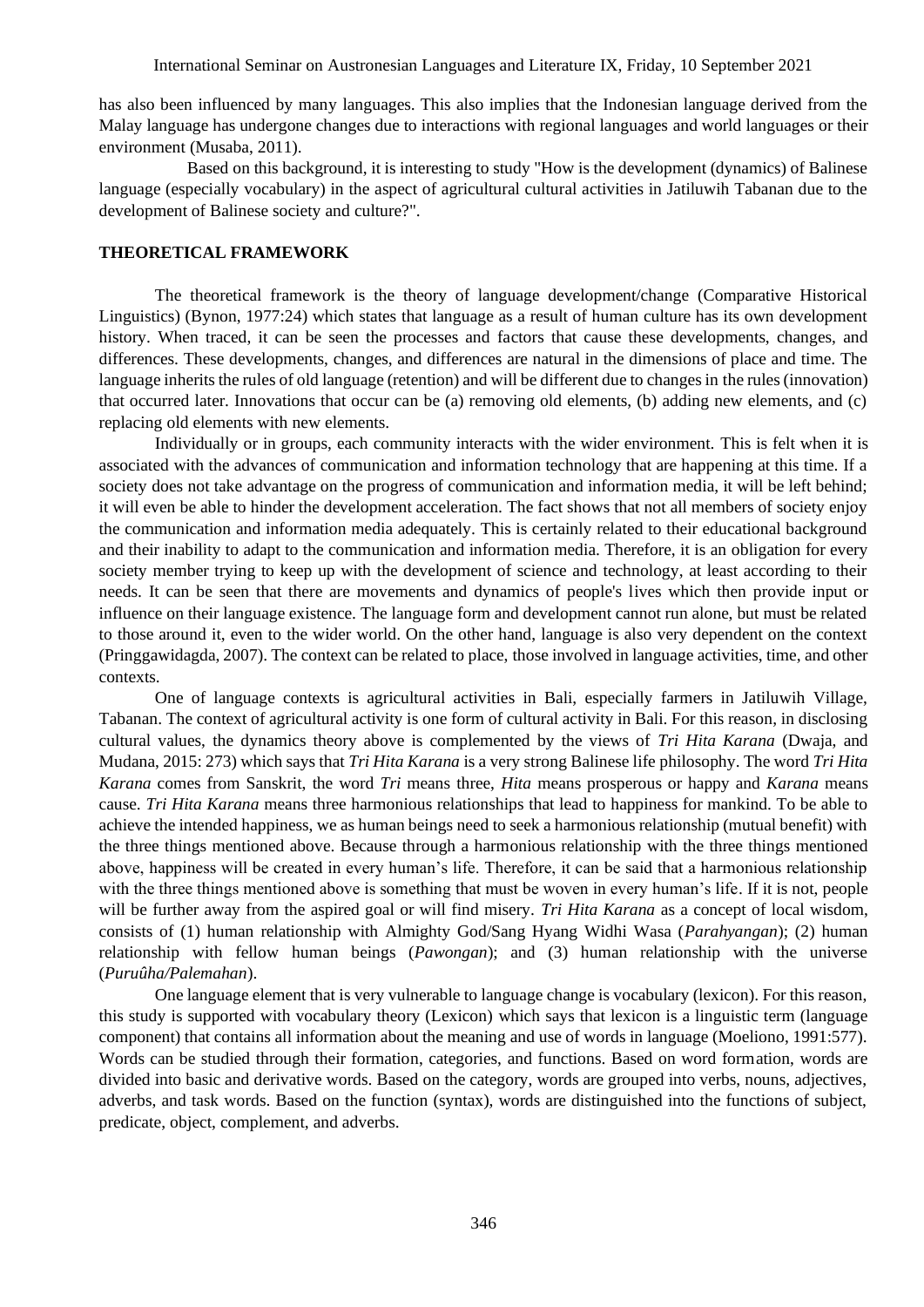#### **METHODOLOGY RESEARCH**

Data collection method used in this study is the speaking and listening method. Speaking and listening method was done online with informants. Listening was also done in the form of observing the use of language obtained in the text. The text in question is a text about procedures and stages in the farming process. The text is entitled "*Dudonan Memadi*" 'stages/procedures of rice farming'. In addition, the method of distributing questionnaires to informants via WA and email is also used. Data analysis was carried out by descriptiveexplanatory; they are in the form of a description of research findings and accompanied by explanations and arguments.

## **RESULTS AND DISCUSSION RESULTS**

#### **Lexicon Type**

This study found several lexicons related to agriculture. These lexicons can be grouped based on two points of view, namely in terms of culture and linguistics, especially in the category of words.

(1) Agricultural Lexicon by Cultural Sector

The culture referred here is the Balinese culture based on the philosophy of Hindu philosophy known as *Tri Hita Karana*. This culture emphasizes the harmony of life by maintaining good relations with others, with the environment, and with God. The lexicons found according to this context, are as follows.

- (a) *Parahyangan* lexicon such as *betari sri, bedugul, matre, mapag toya*
- (b) *Pawongan* lexicon such as *sake mejukut, sake manyi, pekaseh, petani, macul*
- (c) *Palemahan* lexicon such as *carik/uma, temuku, empelan, subak, biah-biah, jubel, blauk, bondol,*
- (2) Agricultural Lexicon by Word Category

The lexicon by category was found to be dominant in the noun and verb categories. The lexicons are as follows.

(a) Noun lexicon such as *baling, katak, perit, temuku, rabuk*

(b) Verbs lexicon such as *manyi, nandur, mapag toya, nyangket*

#### **Lexicon Dynamics**

The dynamics that occur in the lexicon in agriculture occur due to the development of an increasingly modern era. However, there are also several lexicons that are still maintained because the term contains cultural elements that do not change despite the dynamics in the lives of people who use the language.

(1) Retention Lexicon

Retention lexicons are words that are maintained despite changes in Balinese life. This type of lexicon is generally found in the realm of *parahyangan*, such as *mapag toya, nyangket, Betari Sri*, Another word: *penyakap*

## (2) Innovation Lexicon

The innovation lexicon appears when the lives of its users are also changing in a more advanced direction. Missing: *tenggale, penampad, acekel, anggapan, jubel*

Appear: *traktor* (tractor), *mesin potong rumput* (lawn mower), *kampil* (sack of rice), *wereng* (planthopper) Replace: *padi Mansur* (old) → *padi C4* (new)

 *Manyi* → *ngedigang Seka* (*nandur*) → *buruh* (*nandur*) *Meselisi* → *memburuh*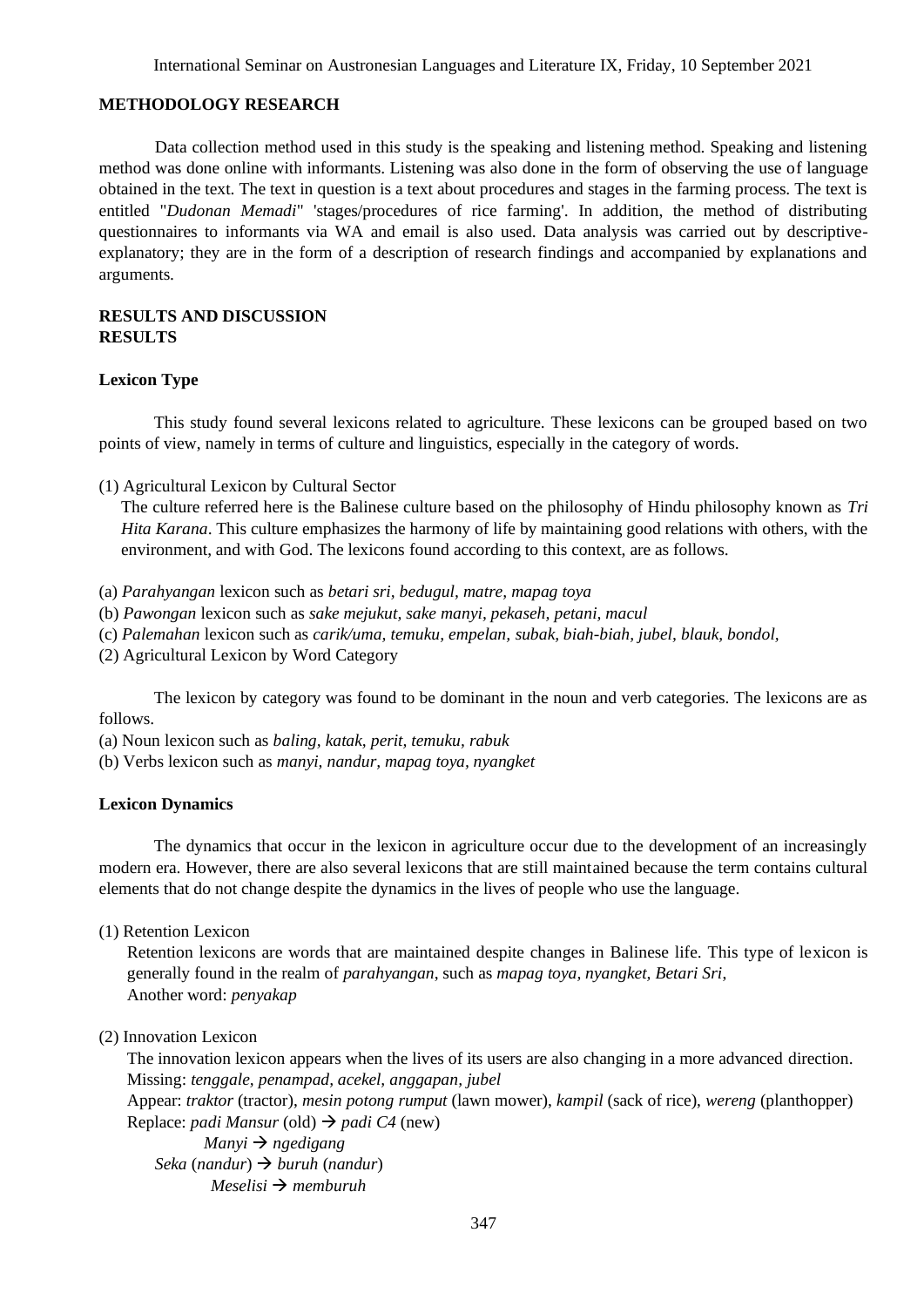#### **Causes of Lexicon Change**

The study results indicate that there are three factors that influence the occurrence of changes in *persubakan* lexicons, such as:

(1) Natural factors: *godes* (lost), *kedis* (birds) *bondol* (lost), *jubel* (lost)

(2) Knowledge and Technology Factors: *metekap*  $\rightarrow$  *nraktorin*, *nampadin*  $\rightarrow$  mowing the grass (with a machine), *seka manyi* → *buruh ngedigang*, *manyi* → *ngedigang*, *a cekel a kampil*

(3) Economic and Tourism Factors

*Satpam* (security guard)*, toilet* (toilet)*, restoran* (restaurant)*, karcis* (ticket)

Bali, because of its unique culture and natural beauty, has become one popular tourist destination in the world and has become favorite Indonesian tourism and has provided a lot of foreign exchange for Indonesia.

The beginning of tourism has indeed increased the standard of Balinese living. Balinese people began to be introduced to materialistic culture. Balinese people began to feel comfortable with that situation so that the culture that teaches balance and harmony began to be measured with money and time began to shift.

*Tiket/ karcis* (Ticket), *toilet* (toilet), *vila* (villa), *kafe* (café), *satpam* (security guard).

## **DISCUSSION**

The findings above show that the form and development of a language cannot run alone, but must be related to those around it, even to the wider world. On the other hand, language is also very dependent on the context (Pringgawidagda, 2007). The context can be related to place, those involved in language activities, time, and other contexts. The context referred here is agricultural culture activities in Jatiluwih Village, Tabanan, Bali as an agricultural area since long ago and since 2012 it has been designated as a cultural heritage area visited by many tourists.

Changes/developments in the language context in agricultural culture activities affect the development of language, especially its lexicon, which also experiences dynamics as a result of social dynamics of supporting community. The social dynamics are inseparable from two forces of social development, namely centripetal power and centrifugal power (Kridalaksana, 1996:1). Centripetal power is the effort of language speakers to maintain their language because language is a characteristic of their identity. Meanwhile, centrifugal power is an effort to accommodate the language in its development as a communication tool in intra-ethnic and inter-ethnic relationships.

Furthermore, Bynon (1977:24) states that language as a result of human culture has its own development history. When traced, it can be seen the processes and factors that cause these developments, changes, and differences. These developments, changes, and differences are natural in the dimensions of place and time. The language inherits the rules of old language (retention) and will be different due to changes in the rules that occurred later (innovation). Innovations that occur can be (a) removing old elements, (b) adding new elements, and (c) replacing old elements with new elements.

The language defense factor because of the centripetal power found in the retention lexicon is generally in the cultural aspect of *Parahyangan*. For example, the use of lexicons *mapag toya*, *Betari Sri*, *upacara ngewiwit*, and *upacara memula* show how strongly Balinese people (especially women who play a major role in the ceremony) maintain their activities/lexicons.

The innovation factor as a result of centrifugal force shows various changes in language (especially the lexicon), especially in aspects of science, technology, economy, and business. Generally, the lexicon changes in the cultural aspects of *pawongan* and results in *palemahan*. The lexicon *macul*, which is the activity of cultivating the soil with *tenggala* and hoe; turned into *nraktorin*, which is the activity of cultivating the soil with a tractor engine. Others, the lexicon *padi tahun/ padi lama*, that is the type of rice whose age is annual (at least six months); changed to type rice of *IR /padi baru* which is approximately four months old. All of them are the result of technological developments which then have an impact on changes in various lexicons, such as the disappearance of lexicons *ngodes, blauk, jubel*, and others; then the emergence of new lexicons, such as *traktor, mesin potong rumput*, and including the field of tourism, such as *karcis, satpam*, etc.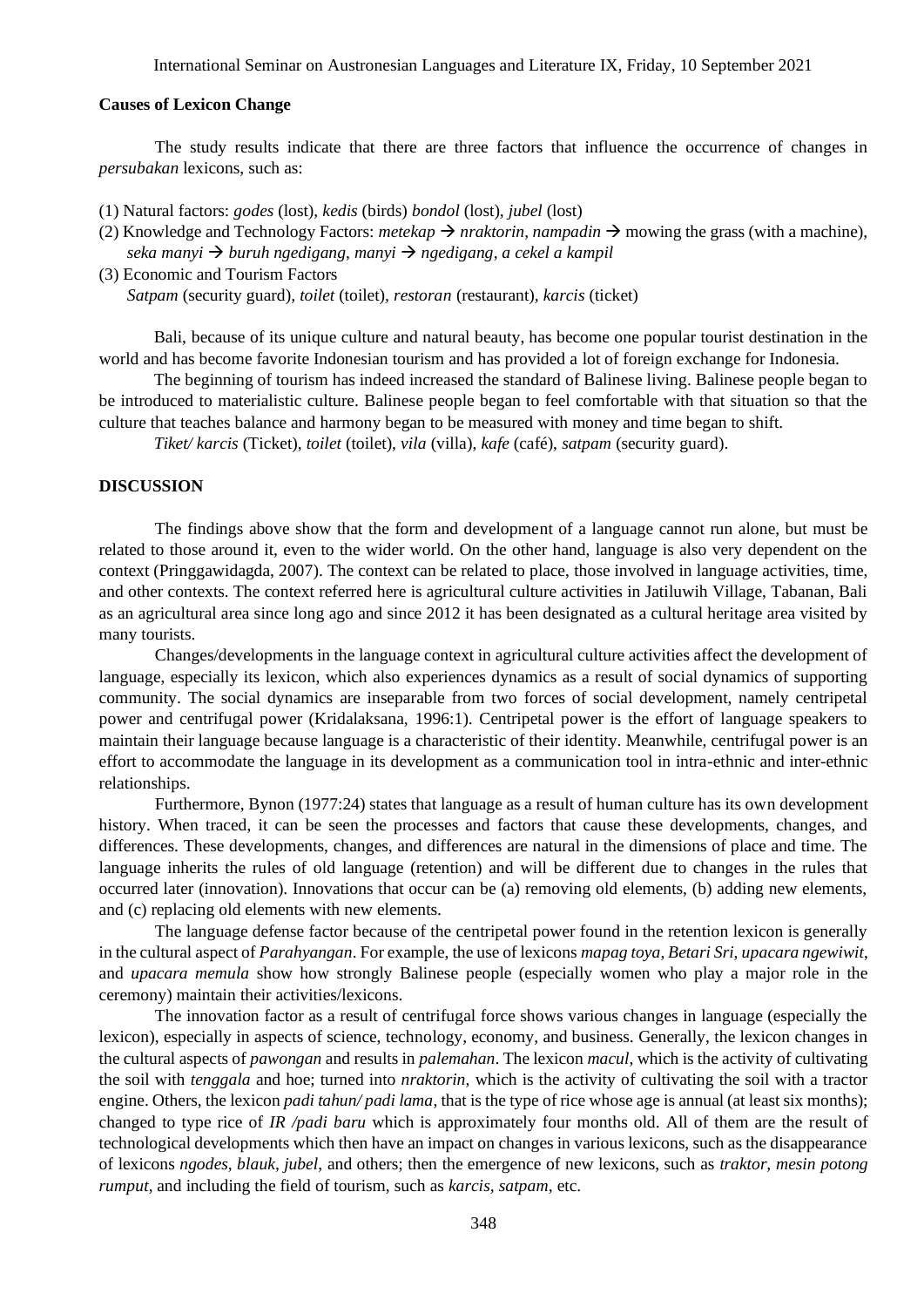International Seminar on Austronesian Languages and Literature IX, Friday, 10 September 2021

These changes cannot be avoided because they are natural and indeed needed in the society's life that continues to develop. However, it should be taken into account that these developments do not change cultural characteristics.

## **CONCLUSION**

Based on the analysis that has been done, it can be concluded as follows. The lexicon of agricultural culture activities (*subak*) in Jatiluwih Village, Tabanan, Bali is dynamic in line with the development of community (speaker/their language) as the context of user and its use. These dynamics follow the flow of society dynamics, namely centripetal force (defense power) which is in line with the retention of lexicon elements. On the other hand, there is also a centrifugal force (innovation/change power) which is in line with changes in the elements of lexicon innovation. Retention elements are generally found in the *parahyangan* field, such as *mapag toya, upacara ngewiwit*, and *upacara mamula*. This shows that Balinese people are generally very obedient to their belief system and religion. Many innovations are found in the field of *pawongan* and *palemahan*, such as changing of lexicon *seka* to be *buruh, tengala* changing with *traktor*, they are in the field of science, technology, economy, and business/tourism. The various retentions and innovations are theoretically still within the normal corridor in the development of language and culture.

# **REFERENCES**

Adul, Asfandi. 1981. Bahasa Indonesia Baku dan Fungsi Guru dalam Pembinaan Bahasa Indonesia. Surabaya: PT Bina Ilmu. Artanti. 1998. Bahasa Indonesia sebagai Sarana Ekspresi dan Media Komunikasi Budaya. Makalah disajikan dalam Seminar Nasional VIII Bahasa dan Sastra Indonesia. Himpunan Pembina Bahasa Indonesia (HPBI), Semarang, 21-23 Juli.

Bynon, Theodora. 1977. *Historical Linguistics.* London: Cambridge University Press.

Chaer, Abdul. 1998. Tata Bahasa Praktis Bahasa Indonesia. Jakarta: PT Rineka Cipta.

Kridalaksana, Harimurti. 1995. "Pendayagunaan Potensi Intern dan Ekstern dalam Pengembangan Bahasa Indonesia dan Peningkatan Budaya Bangsa"; makalah dalam *Seminar Nasional Sejarah Bahasa Indonesia dalam Perjalanan Bangsa, 27—28 Juli 1995.* Denpasar: FS Unud dan Program Magister (S2) Linguistik Unud.

Musaba, Zulkifli. 2011. Bahasa Indonesia untuk Mahasiswa. Yogyakarta: CV Aswaja Pressindo.

Pringgawidagda, Suwarna. 2007. Bahasa dan Gaya Wicara Pranata Adicara.Yogyakarta: Pelangi.

Suparwa, I Nyoman, A.A. Pt. Putra, Km Sri Malini. 2015; "Dinamika Sistem Bunyi Bahasa Melayu Bali: Sebuah Kajian Generatif. Laporan Penelitian LPPM Unud (Tahun II). Bukit Jimbaran.

# **ATTACHMENT**